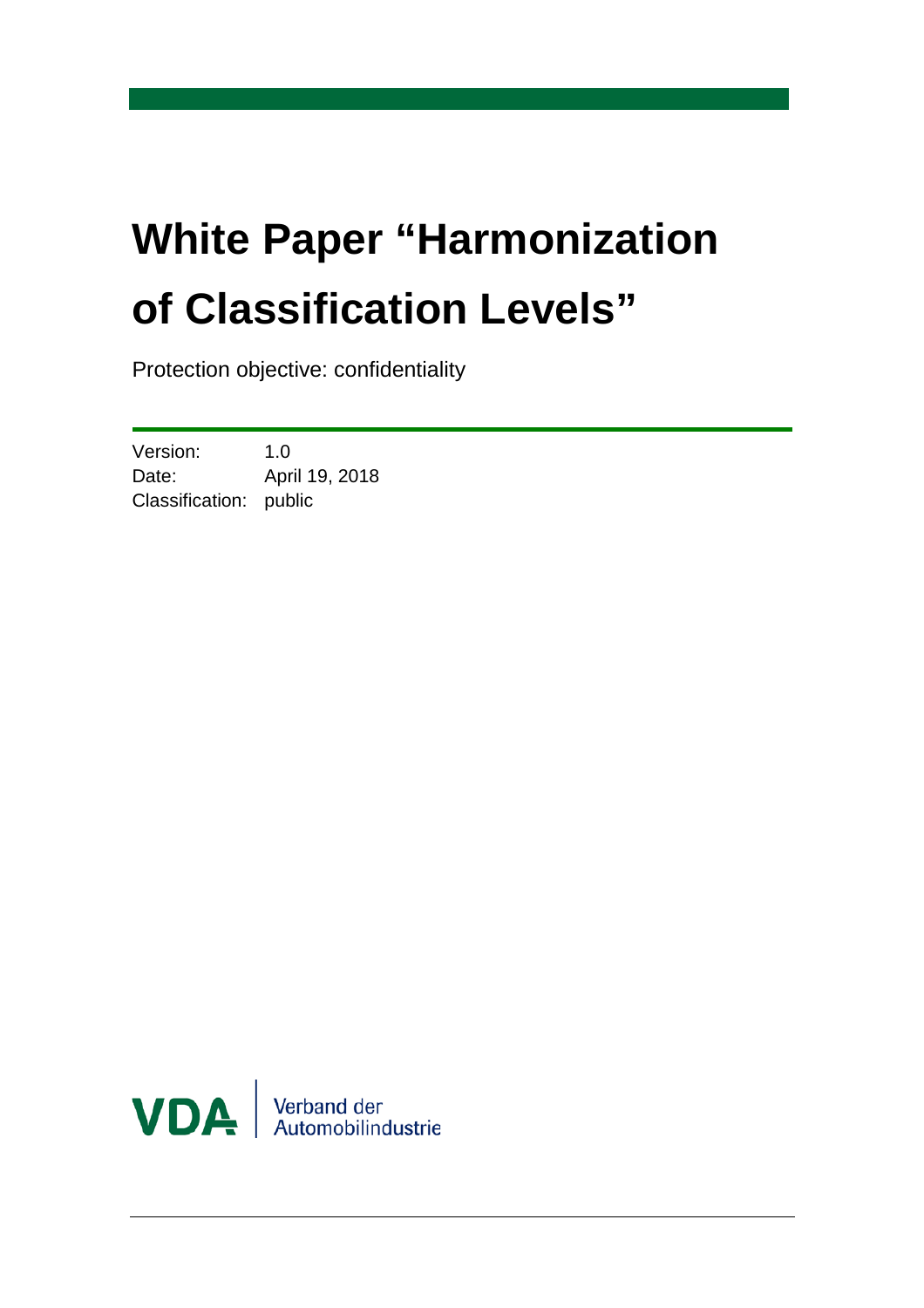#### **Content**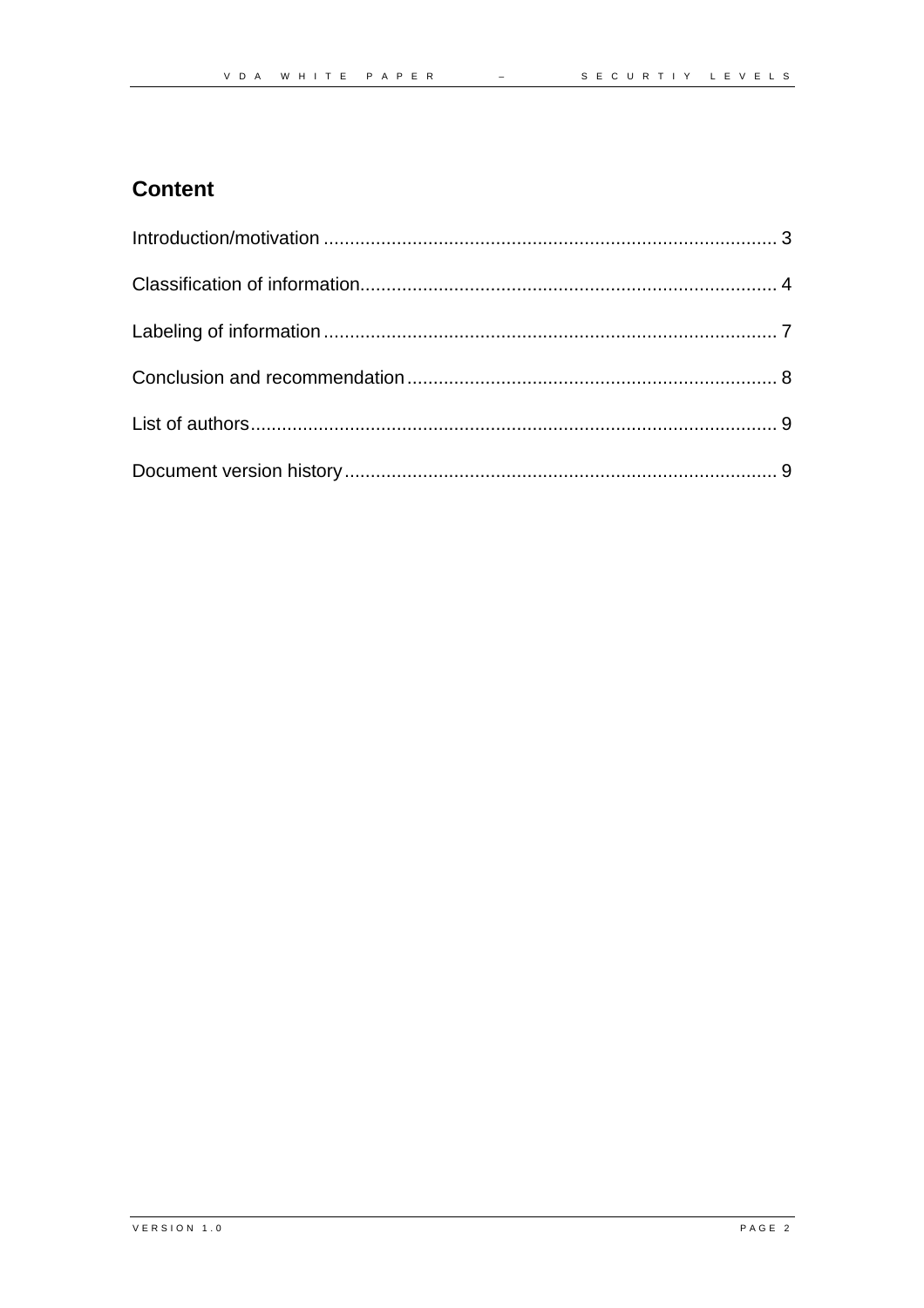#### Introduction/motivation

Information security is a crucially important issue for companies. Due to increasing connectivity and information exchange within the value chain it will continue to grow.

The Information Security working group of the German Association of the Automotive Industry (VDA<sup>1</sup>) has described the fundamental requirements for infor-mation security in the VDA ISA<sup>[2](#page-2-1)</sup> (Information Security Assessment) catalog that is used for security assessments within the automotive supply chain. As the working group we would like to provide advice on the implementation of the requirements.

One key element in achieving a needs-oriented level of information security is the classification and labeling of information. Information classification designates the categorization of information in various levels according to its value for a company.

The VDA ISA catalog defines organizational and technical requirements for the different classification levels, which are intended to achieve effective information security with a reasonable and expedient effort.

Most companies have already implemented classification levels, for example by establishing a system for the classification and protection of information by introducing appropriate regulations.

A comparison within the automotive industry reveals differences between the companies regarding both the number and the designation of the classification levels. Especially in the case of information exchange, such differences can lead to confusion that in turn results in uncertainties.

The Information Security working group therefore considers the creation of a standard scheme for classifying information both as useful and supportive for the business, as well as the recommendation of implementation strategies.

This White Paper describes the working group's proposal for determining such a scheme focusing on the protection objective of confidentiality; this means that

<span id="page-2-0"></span><sup>1</sup> https://www.vda.de/en

<span id="page-2-1"></span><sup>2</sup> https://www.vda.de/en/services/Publications /information-security-assessment.html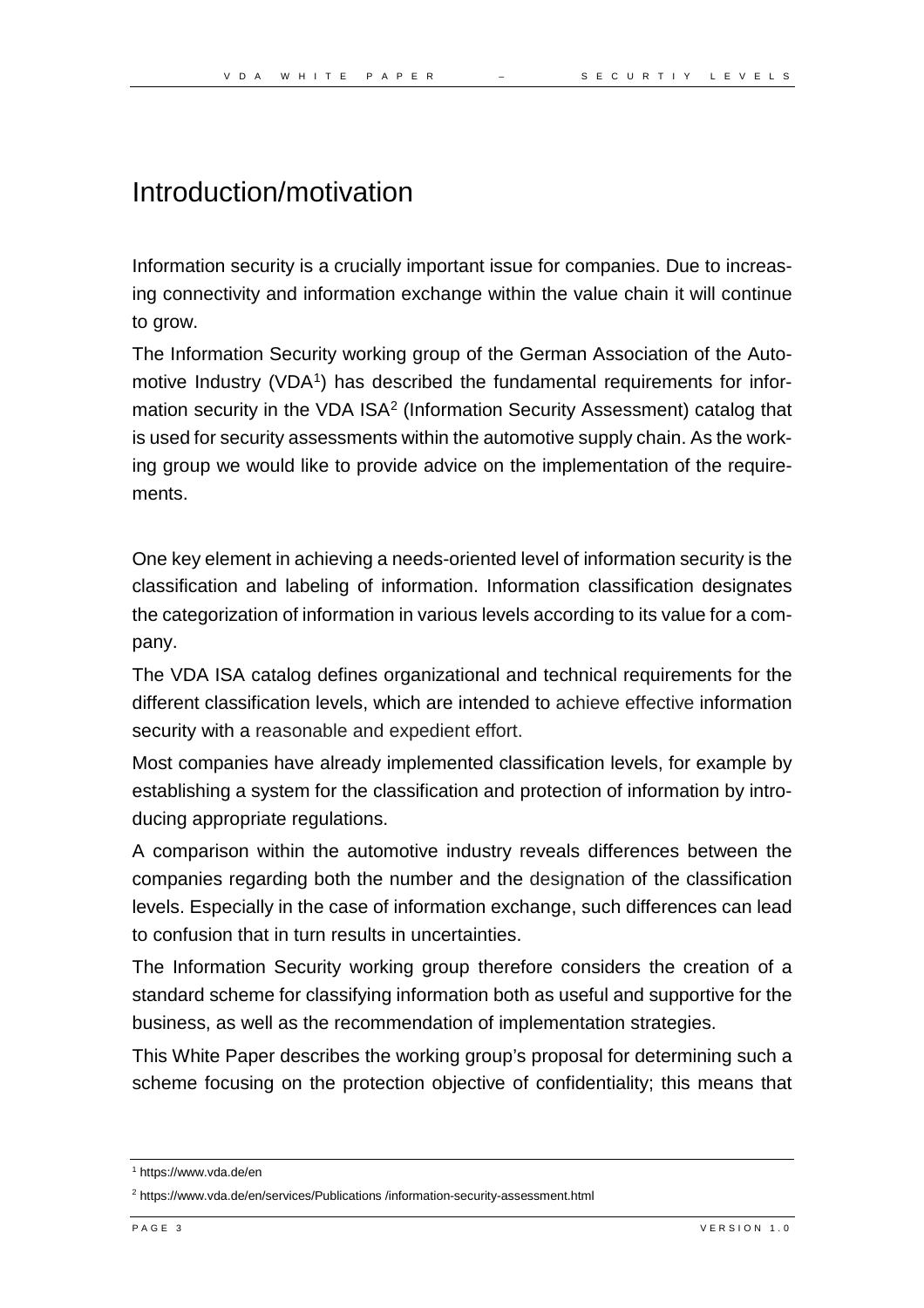information is not made accessible to unauthorized persons, organizations or processes. Additionally, the protection objectives such as availability, integrity and reliability are not the focus of this White Paper.

### Classification of information

Both the information security standard ISO/IEC 27001 and the VDA ISA catalog state classification of information as an essential requirement for effective information security.

*"Information shall be classified in terms of legal requirements, value, criticality and sensitivity to unauthorized disclosure or modification."*

*"An appropriate set of procedures for information labeling and handling shall be developed and implemented in accordance with the classification scheme adopted by the organization."*

[ISO/IEC 27001:2013]

*"To what extent is information classified according to its protection needs and are there regulations in place regarding labeling […]?"*

*"A consistent scheme for the classification of documents/information is in place and implemented."*

*"Classification of information is done according to defined criteria, e.g. value, legal requirements, confidentiality, integrity and availability."*

```
[VDA-ISA 4.0]
```
During classification of information (in terms to confidentiality), the possible effects (potential damage) for companies are assessed in case of unintentional disclosure of information to an unauthorized group of recipients.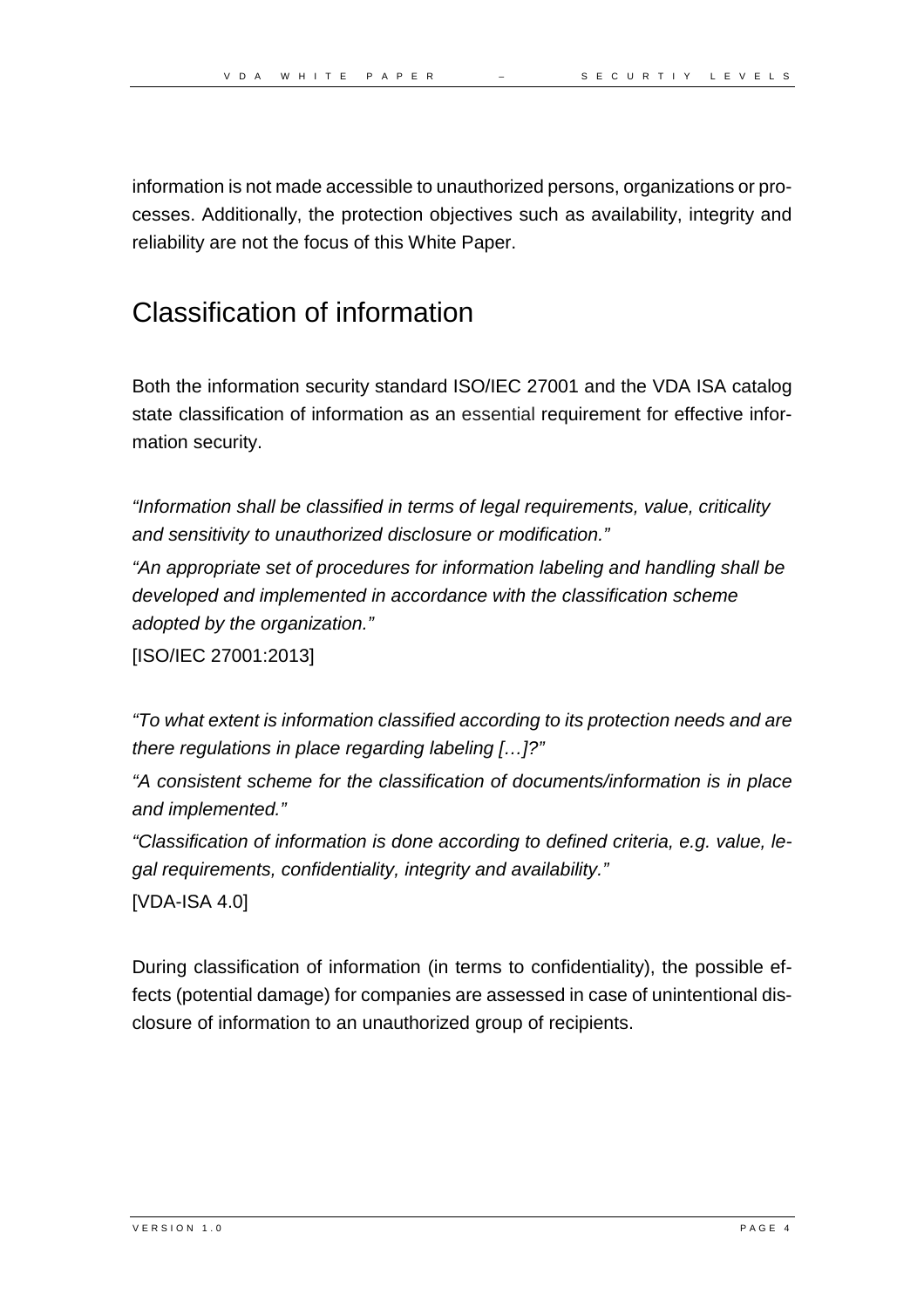Inappropriate classification of information and the resulting handling can lead to risks like the loss of information if the chosen classification level was too low or unprofitable additional effort if the chosen classification level was too high.

The VDA ISA catalog defines the following general protection classes for companies, depending on the potential damage:

| <b>Protection class</b> | <b>Description</b>                                                                                                                    |
|-------------------------|---------------------------------------------------------------------------------------------------------------------------------------|
| Normal                  | The potential for damage is low, of a short-term nature<br>and limited to a single company.                                           |
| High                    | The potential for damage is considerable, or of a me-<br>dium-term nature, or not limited to a single company.                        |
| Very high               | The potential for damage threatens the company's ex-<br>istence, or is of long-term nature, or is not limited to a<br>single company. |

Table 1: Protection classes as in the VDA ISA

For the protection objective of confidentiality, in practice these protection classes are allocated to the company's own scheme for classifying information.

Until now the automotive industry did not possess a unified classification scheme with the consequence that when information is exchanged between companies, it is assigned to the company-individual classification levels differently, and, subsequently, also labeled and interpreted differently. This situation can lead to an unintended different handling of information requiring protection.

As of November 16, 2017, VDA's Information Security working group agreed on a four-level scheme for classifying information.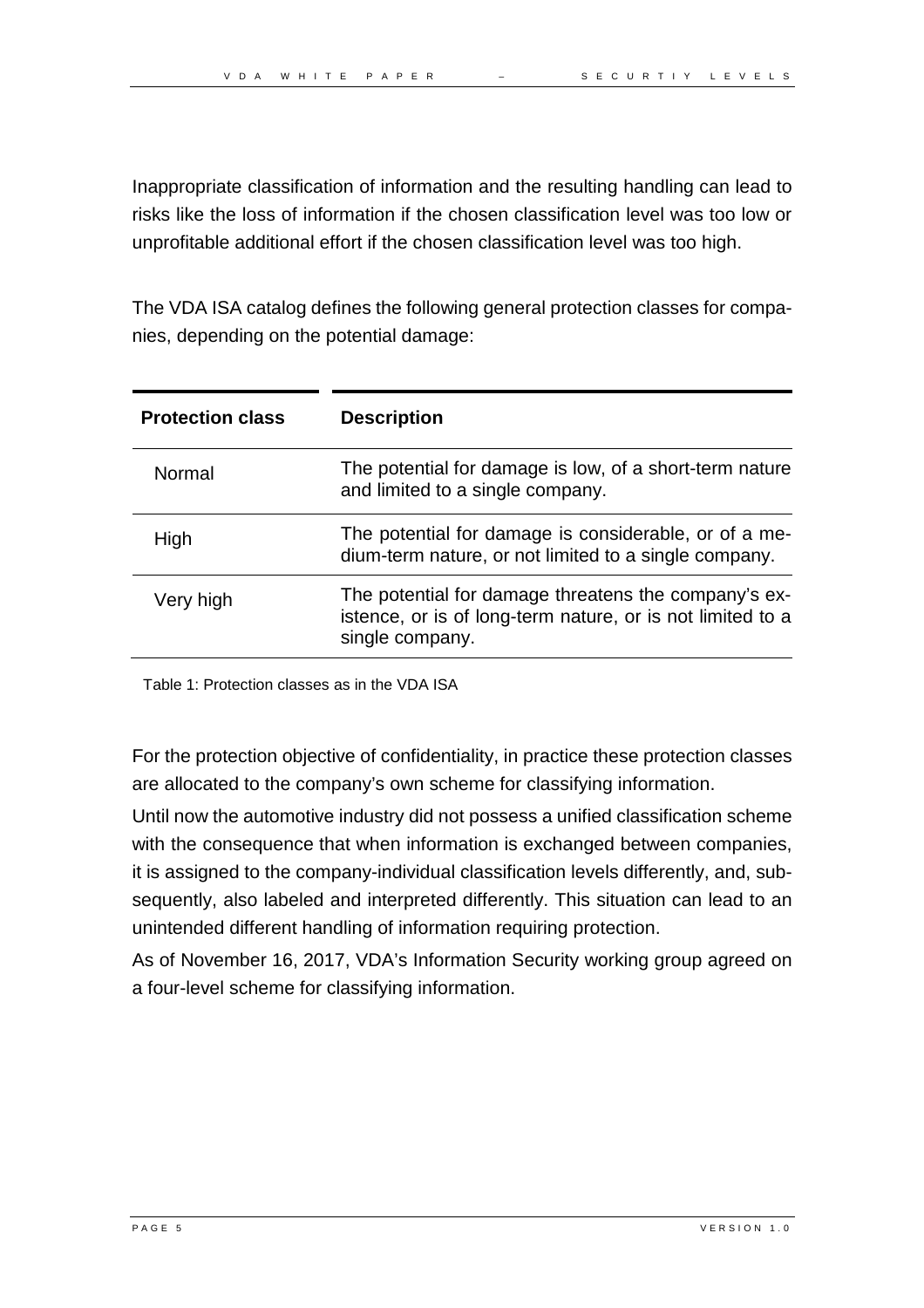Based on that decision the following recommended levels for classifying information and their allocation to the protection classes have been defined and specified in the VDA ISA:

| <b>Protection class</b><br>in VDA ISA | <b>Classification level</b><br>(German name) | <b>Classification level</b><br>(English name) |
|---------------------------------------|----------------------------------------------|-----------------------------------------------|
|                                       | Öffentlich                                   | Public                                        |
| Normal                                | Intern                                       | Internal                                      |
| High                                  | Vertraulich                                  | Confidential                                  |
| Very high                             | Streng vertraulich                           | Strictly confidential                         |

Table 2: Standard scheme for classifying information

The classification level "public" is not allocated to any protection class in the VDA ISA. However, it is included in the White Paper because many companies use this classification level. Most of them have specific persons or offices authorized for classifying and processing "public" information (e.g. corporate communication or marketing departments).

The respective requirements for the secure handling of information (e.g. encryption) are - derived from the three other classification levels / protection classes listed in Table 2 - defined and described in the VDA ISA catalog.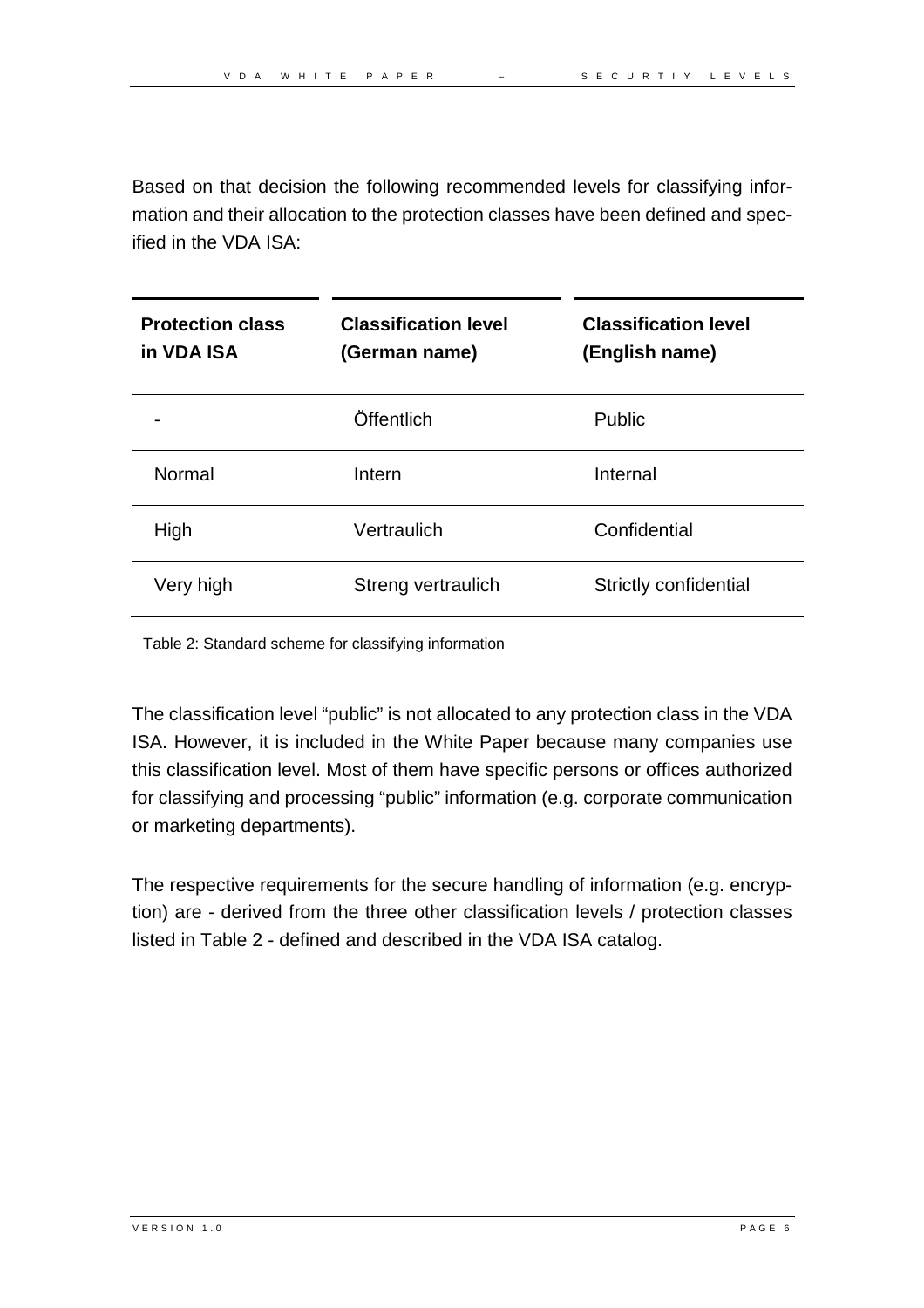### Labeling of information

Proper labeling is a prerequisite for the secure handling of information. Information should therefore be labeled in accordance with its confidentiality classification.

In addition to the document owner, both the recipient and the processor of the information have to be familiar with the classification levels and therefore be aware of and apply the associated requirements for handling the information.

Correct labeling is particularly in the case of transferring confidential or strictly confidential information between companies (e.g. to partner companies and sup-pliers) absolutely essential. The form<sup>[3](#page-6-0)</sup> of the information and its classification level have to be taken into account while labeling information.

Alongside a standardized classification scheme and the corresponding labeling in the document, the Information Security working group regards a standardized labeling system, e.g. color-coding when the digital information is opened (e.g. email, presentation file) as an important feature for sensitization. This is especially important for IT applications.

Hereby the recipient would have a clear visual indication of the classification level of the digital information. Furthermore, a colored signal (e.g. a colored bar) would bring about a unified understanding of the classification levels which would be the same in all countries and languages (see Table 3).

<span id="page-6-0"></span><sup>&</sup>lt;sup>3</sup> E.g. digital, physical or oral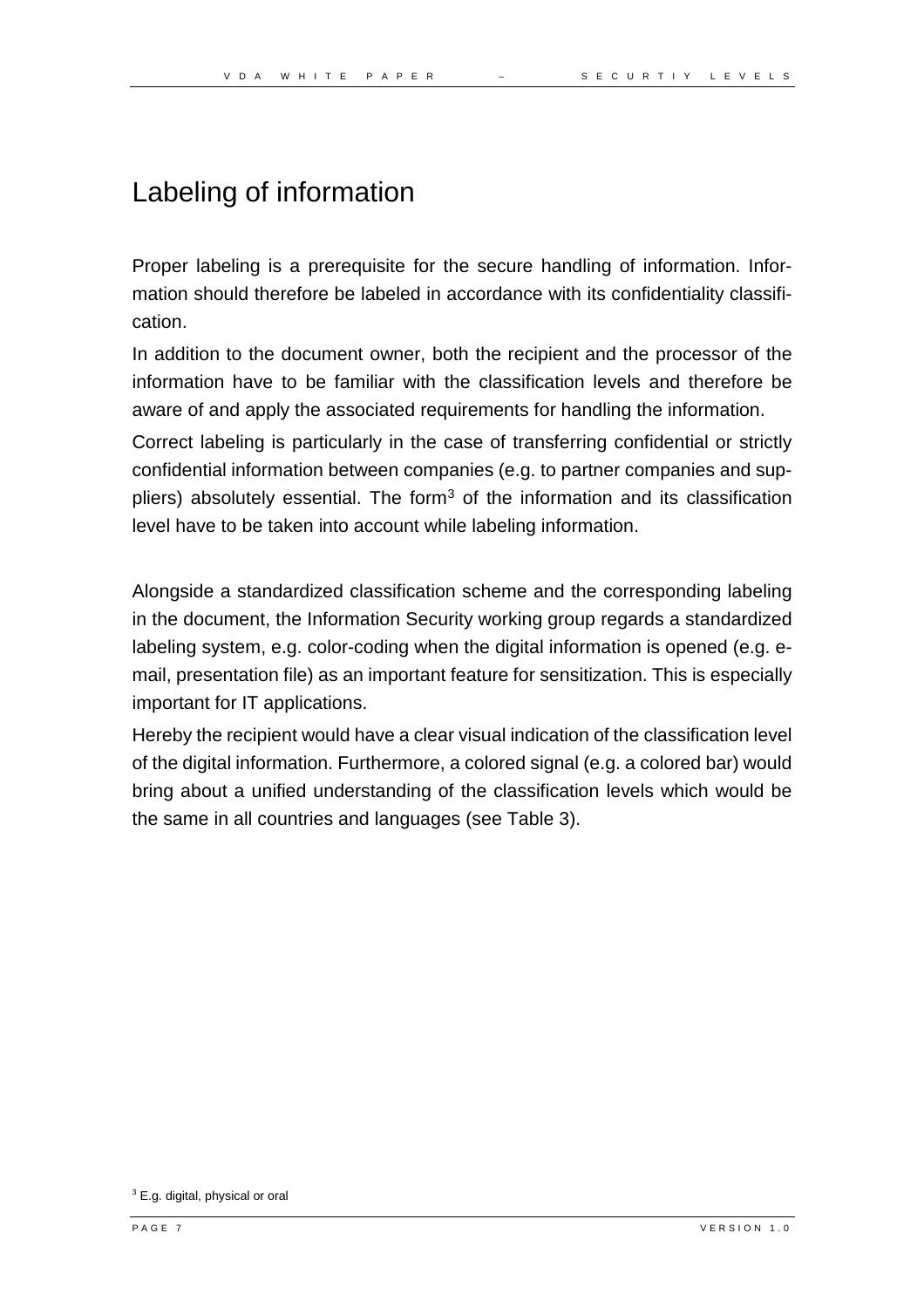| <b>Protection class</b><br>in VDA ISA | <b>Classification level</b>  | <b>Colored signal (for</b><br><b>IT applications)</b> |
|---------------------------------------|------------------------------|-------------------------------------------------------|
|                                       | <b>Public</b>                |                                                       |
| Normal                                | Internal                     | Green                                                 |
| High                                  | Confidential                 | Yellow                                                |
| Very high                             | <b>Strictly confidential</b> | Red                                                   |

Table 3: Allocation of colored signals to the classification levels

#### Conclusion and recommendation

This White Paper provides orientation for harmonized and standardized classification levels in relation to confidentiality. In addition, and in conjunction with the requirements of the VDA ISA, it helps to prevent misunderstandings and risks during the exchange of information and thus fosters appropriate information handling.

The VDA recommends its members to use this White Paper for orientation and for the implementation of the scheme described for the classification of information in companies.